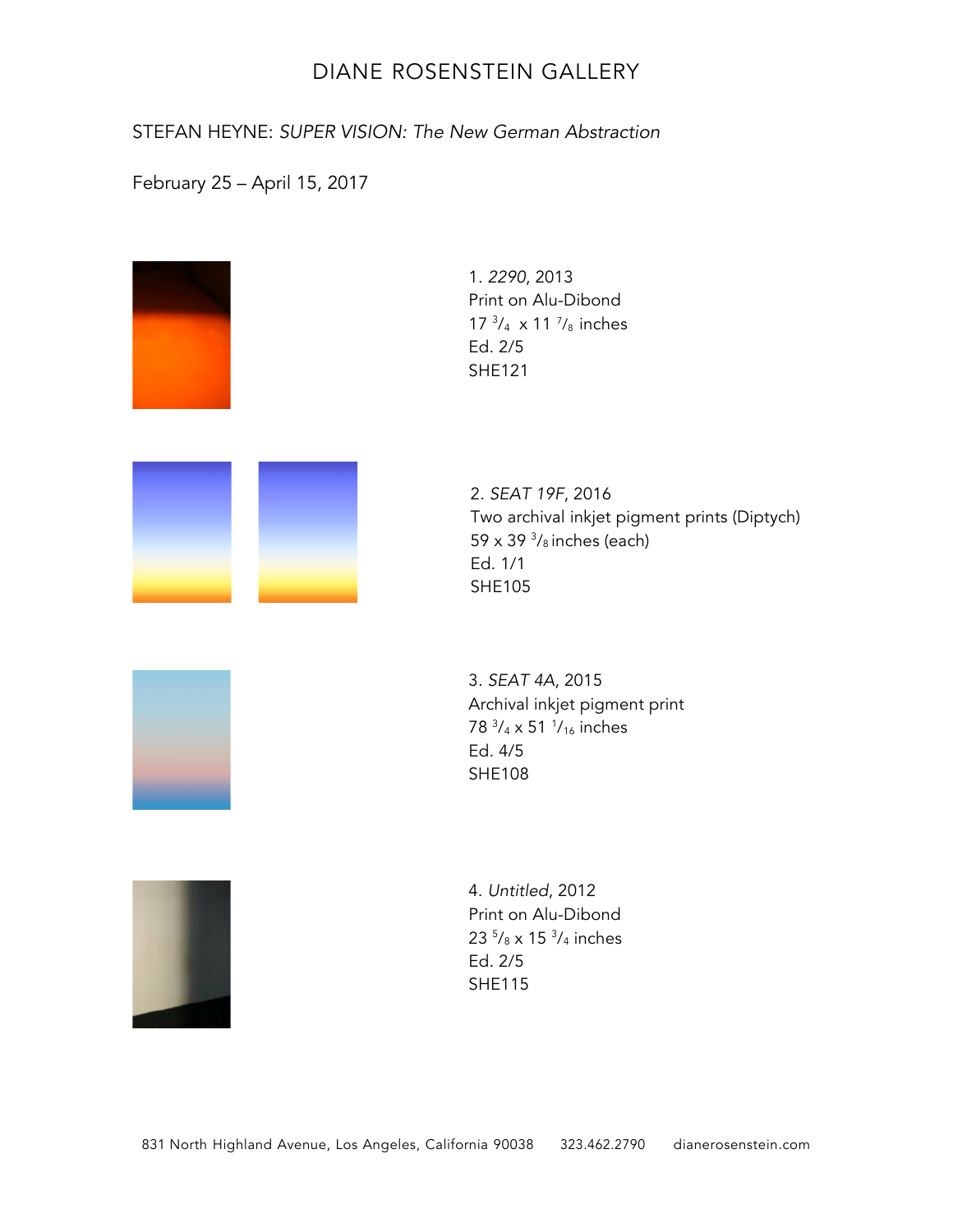

5. *Who is Afraid of Photography*, 2014 Three Lambda prints on Alu-Dibond (Triptych) 98 <sup>1</sup> /<sup>2</sup> x 68 inches (each) Ed. 2/2 SHE106



6. *6419*, 2013 Print on Alu-Dibond 23 <sup>5</sup>/<sub>8</sub> x 15 <sup>3</sup>/<sub>4</sub> inches Ed. 3/5 SHE116



7. *SEAT* 16A, 2015 5 Archival inkjet pigment prints 59 x 39  $\frac{3}{8}$  inches (each) Ed. 1/1 SHE110

8. *SEAT* 16F, 2014 Archival inkjet pigment print 78 3 /4 x 51 1 /16 inches Ed. 3/5 SHE107



9. *7501*, 2013 Print on Alu-Dibond 23 <sup>5</sup>/<sub>8</sub> x 15 <sup>3</sup>/<sub>4</sub> inches Ed. 3/5 SHE114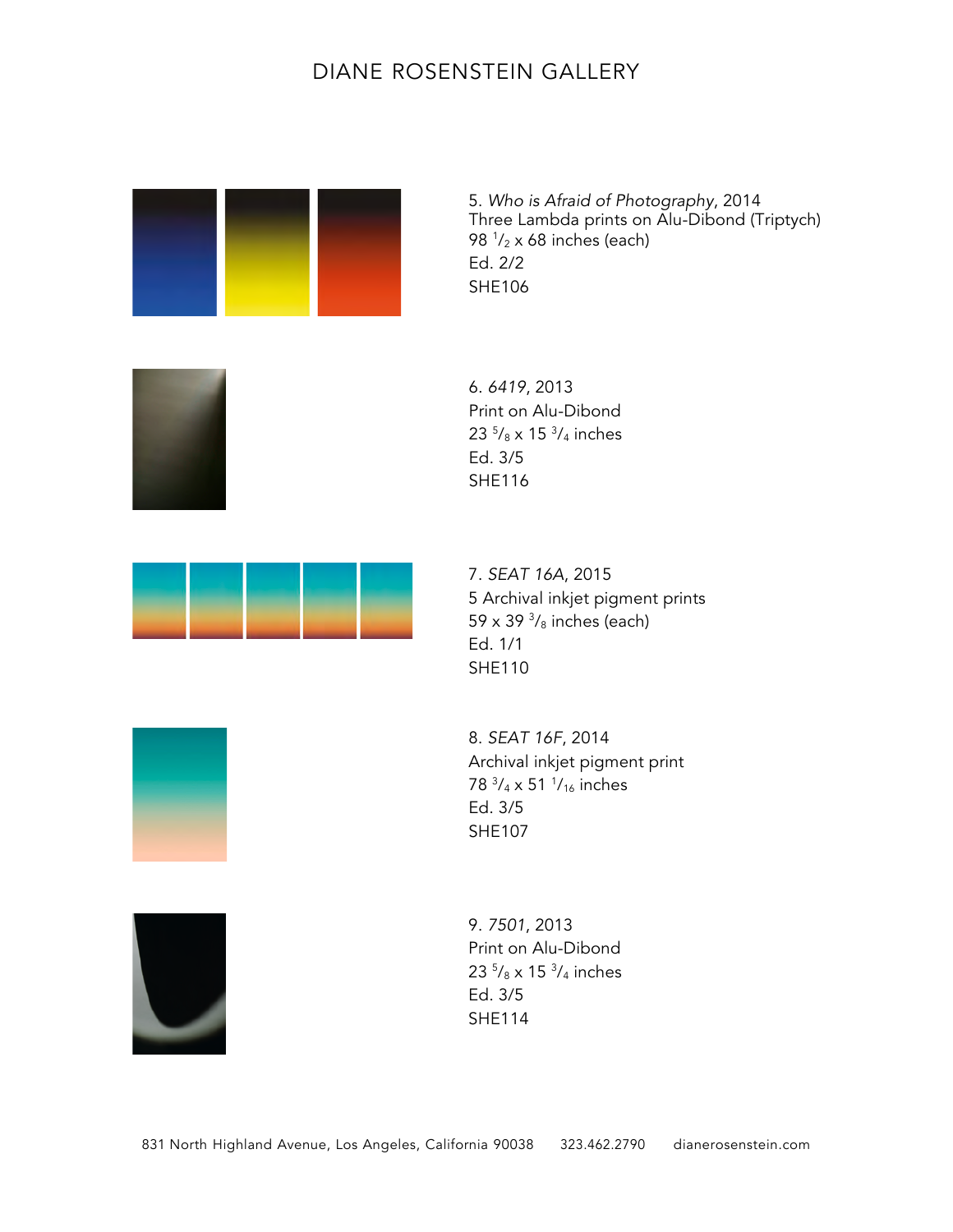